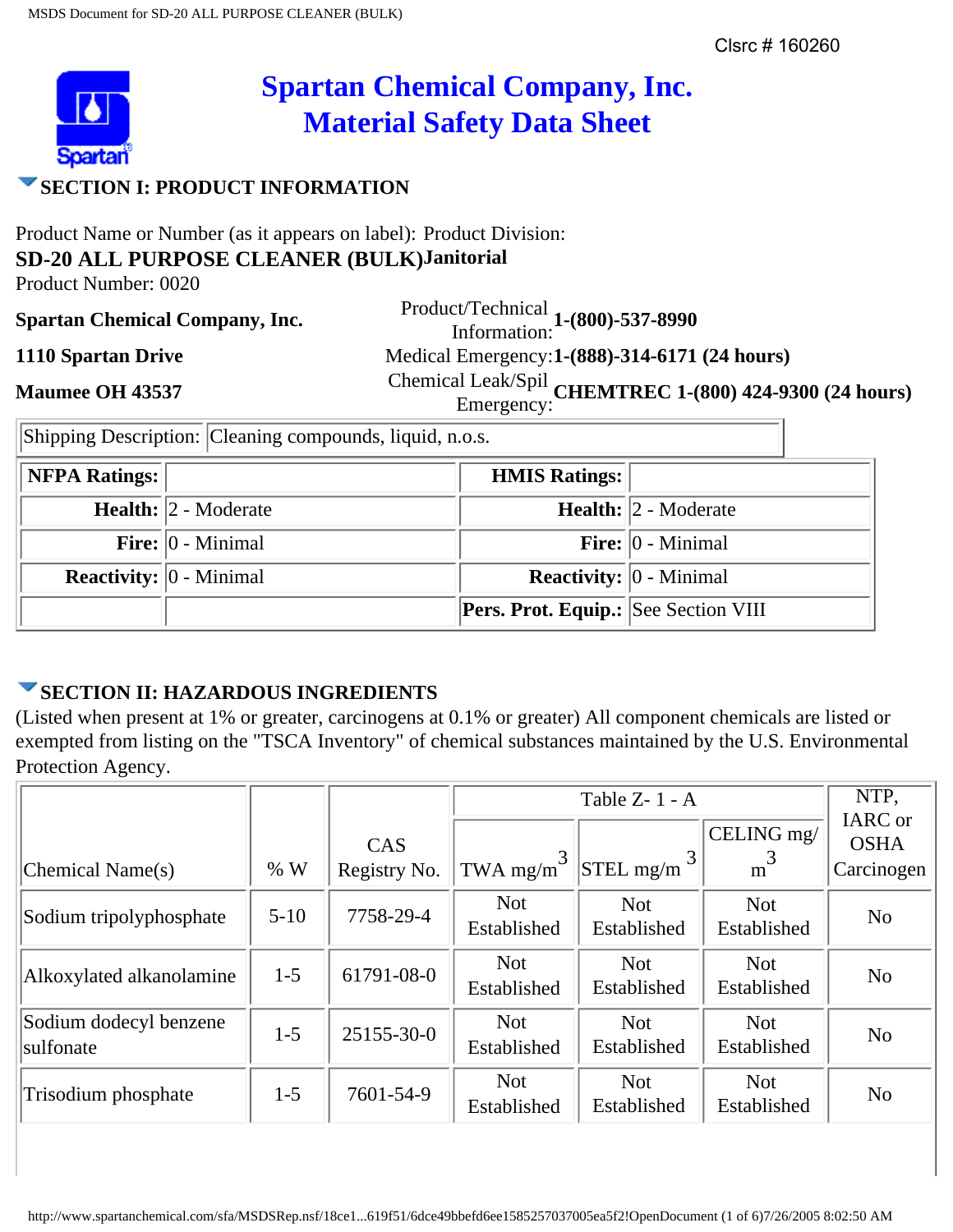| Sodium xylene sulfonate | `− | $.300 -$ | Not<br>Established | Not<br>Established | Not<br>Established |  |
|-------------------------|----|----------|--------------------|--------------------|--------------------|--|
|                         |    |          |                    |                    |                    |  |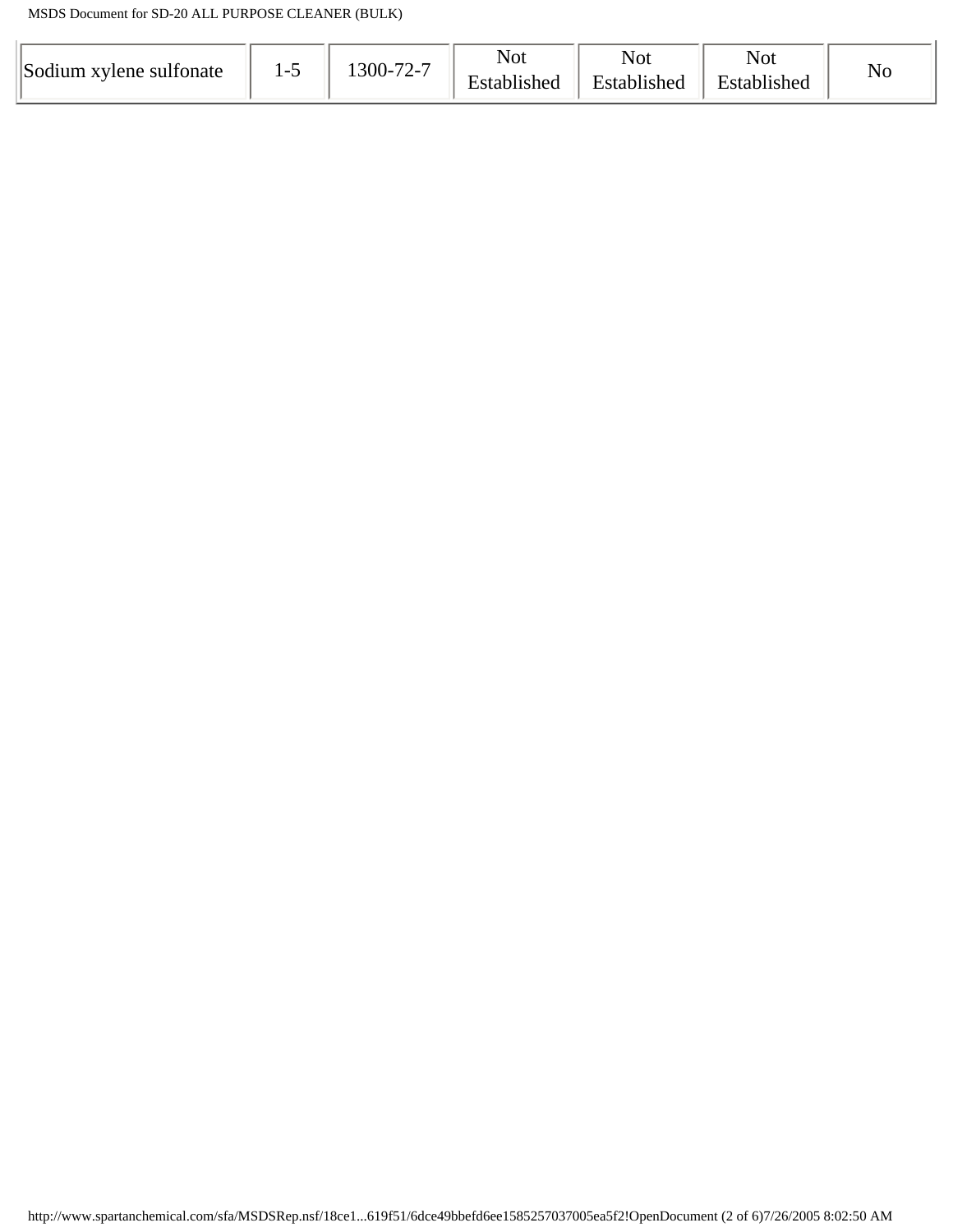# **SECTION III: PHYSICAL DATA**

| Boiling Point: $ 212 \text{ }^{\circ}F$                    |                 | Vapor Pressure: Unknown       |  |
|------------------------------------------------------------|-----------------|-------------------------------|--|
| Vapor Density ( $AIR = 1$ ): Unknown                       |                 | Solubility in Water: Complete |  |
|                                                            | $pH:$ 11.0-11.5 | Specific Gravity $ 1.074$     |  |
|                                                            |                 | $(H_2O=1):$                   |  |
| Evaporation Rate (but.ace. $\vert \langle 1 \vert \rangle$ |                 | Percent Solid by $ 15-17 $    |  |
| $=1$ :                                                     |                 | Weight:                       |  |
| Physical State: Liquid                                     |                 |                               |  |
| Appearance & Odor: Blue, citrus odor                       |                 |                               |  |

# **SECTION IV: FIRE & EXPLOSIVE HAZARD DATA**

| Flash Point: $ >212^{\circ}F$                                                                                          |                                                            | Method Used: ASTM-D56 |                                                                      |  |
|------------------------------------------------------------------------------------------------------------------------|------------------------------------------------------------|-----------------------|----------------------------------------------------------------------|--|
| Flammable Limits: N/A                                                                                                  |                                                            | Flame Extension: N/A  |                                                                      |  |
| Extinguishing Media: Product does not support combustion. Use extinguishing media appropriate for<br>surrounding fire. |                                                            |                       |                                                                      |  |
| Special Fire Fighting   Wear NIOSH approved self-contained breathing apparatus and protective                          |                                                            |                       | Procedures: clothing. Cool fire-exposed containers with water spray. |  |
| Hazards:                                                                                                               | Unusual Fire $\&$ Explosive Combustion products are toxic. |                       |                                                                      |  |

## **SECTION V: HEALTH HAZARD DATA**

| Threshold Limit Value: Not Established |                                                                           | Primary Routes of   Skin Contact, Eyes and Oral                                                    |  |  |  |  |
|----------------------------------------|---------------------------------------------------------------------------|----------------------------------------------------------------------------------------------------|--|--|--|--|
|                                        |                                                                           | Entry:                                                                                             |  |  |  |  |
|                                        |                                                                           | Effects of Overexposure-Causes eye irritation: Symptoms may include pain, redness, swelling and    |  |  |  |  |
| Conditions to Avoid: tearing           |                                                                           |                                                                                                    |  |  |  |  |
|                                        |                                                                           | <b>Cause skin irritation:</b> Symptoms may include pain, redness and swelling.                     |  |  |  |  |
|                                        | May be harmful if swallowed: Symptoms may include nausea, vomiting, pain  |                                                                                                    |  |  |  |  |
|                                        | and diarrhea.                                                             |                                                                                                    |  |  |  |  |
|                                        | Inhalation of product mist may cause respiratory irritation: Symptoms may |                                                                                                    |  |  |  |  |
|                                        | include coughing and difficulty breathing.                                |                                                                                                    |  |  |  |  |
|                                        | Avoid contact with eyes, skin or clothing. Do not taste or swallow. Avoid |                                                                                                    |  |  |  |  |
|                                        | breathing product mist. Wash thoroughly after handling.                   |                                                                                                    |  |  |  |  |
|                                        |                                                                           | Conditions Aggravated by  Use of this product may aggravate preexisting skin; eye; and respiratory |  |  |  |  |
|                                        |                                                                           | Use: disorders including asthma and fibrotic pulmonary disease.                                    |  |  |  |  |

#### **Emergency & First Aid Procedures:**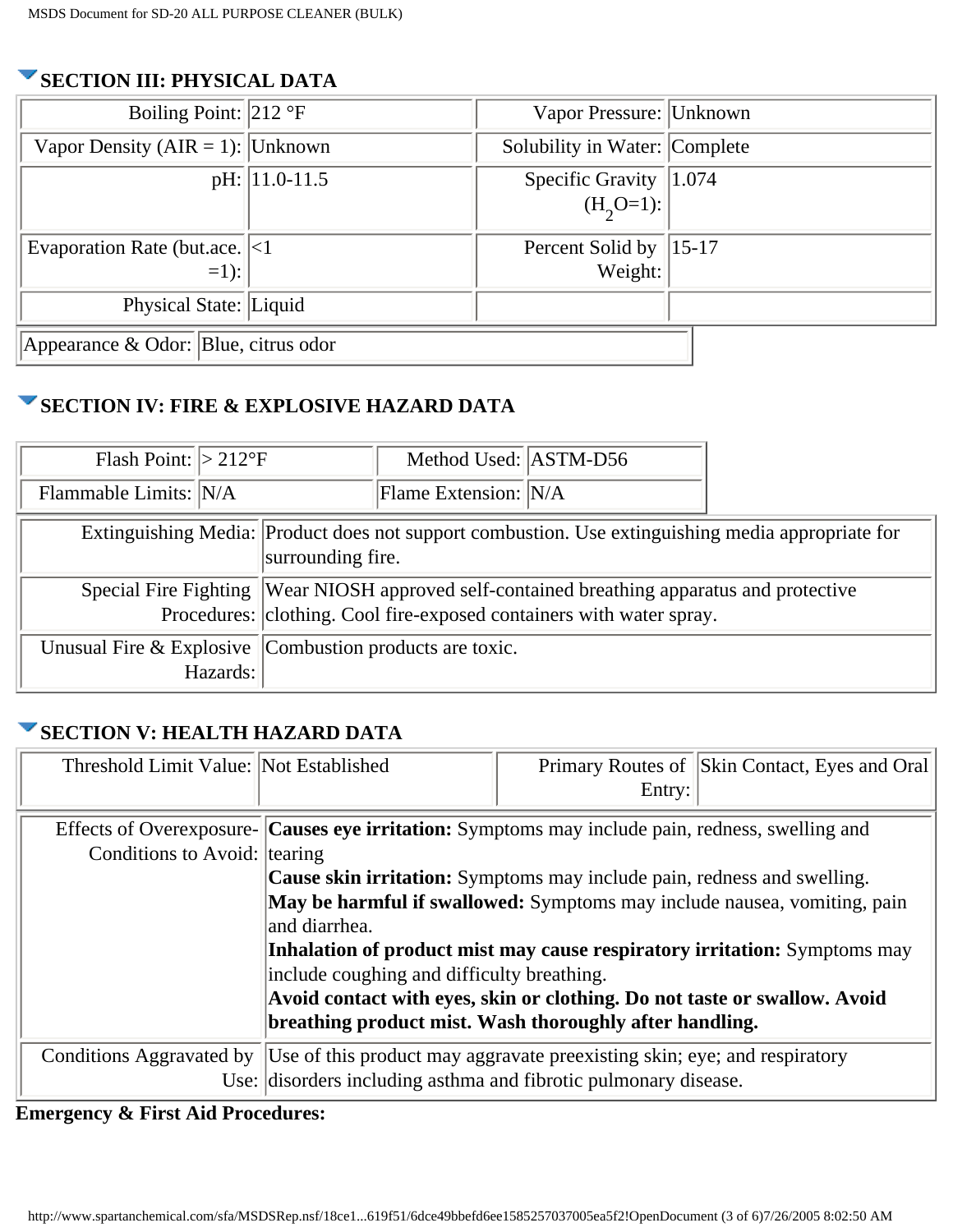| Eyes: Flush eyes with water for at least 15 minutes. Remove contact lenses. Get<br>medical attention.                                                                          |
|--------------------------------------------------------------------------------------------------------------------------------------------------------------------------------|
| Skin: Remove contaminated clothing. Flush skin with water for at least 15 minutes.<br>Get medical attention if irritation persists. Wash contaminated clothing before<br>reuse |
| Ingestion: Do not induce vomiting. Drink one or two glasses of water to dilute product. Get<br>medical attention. Never give anything by mouth to an unconscious person.       |
| Inhalation: In case of respiratory irritation or dizziness; move person to fresh air. Get<br>medical attention if irritation persists.                                         |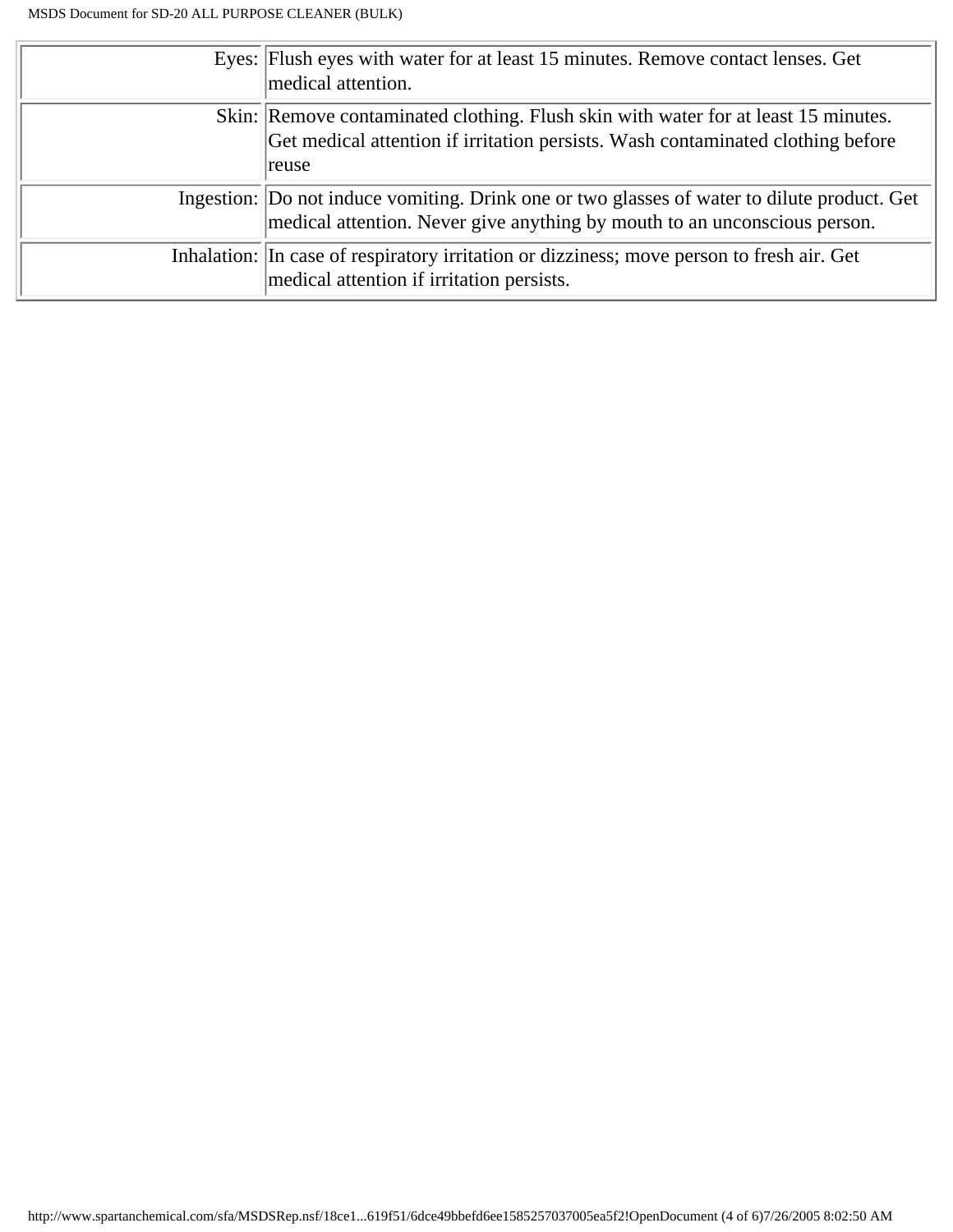# **SECTION VI: REACTIVITY DATA**

| Stability: Stable                                                    | Incompatible None known<br>Materials: |                          |
|----------------------------------------------------------------------|---------------------------------------|--------------------------|
| Hazardous Decomposition Carbon monoxide, Carbon<br>Products: dioxide | Polymerization:                       | Hazardous Will Not Occur |

#### **SECTION VII: SPILL OR LEAK PROCEDURES**

|                                      | Steps to be Taken in Case Small spills of one gallon or less may be flushed with plenty of water to sanitary |
|--------------------------------------|--------------------------------------------------------------------------------------------------------------|
|                                      | Material is Released or Sewer system (If permitted by local sewer regulations). Dike and contain large       |
|                                      | Spilled: spills with inert material and transfer liquid to containers for recovery or disposal.              |
| Waste Disposal Method: Same as above |                                                                                                              |

## **SECTION VIII: SPECIAL PROTECTION INFORMATION**

|          | Respiratory Protection: Not normally required when good general ventilation is provided. However if<br>respiratory irritation occurs; the use of a NIOSH approved respirator suitable for<br>the use-conditions and chemicals in Section II should be considered. |
|----------|-------------------------------------------------------------------------------------------------------------------------------------------------------------------------------------------------------------------------------------------------------------------|
|          | Ventilation: Provide good general ventilation. Local exhaust ventilation may be necessary for<br>some operations.                                                                                                                                                 |
| $Type$ : | Protective Gloves (Specify   Rubber or other impervious gloves                                                                                                                                                                                                    |
| Type):   | Eye Protection(Specify Splash goggles are recommended to prevent eye contact.                                                                                                                                                                                     |
|          | Other Protective Equipment: See 29 CFR 1910.132-138 for further guidance.                                                                                                                                                                                         |

#### **SECTION IX: SPECIAL PRECAUTIONS**

| Storing:                     | Precautions; Handling $\&\ $ Keep out of reach of children |
|------------------------------|------------------------------------------------------------|
| <b>Other Precautions:</b> NA |                                                            |

| $\odot$ SCC 06/30/2005<br><b>SD-20 ALL PURPOSE</b><br><b>CLEANER (BULK)</b> | Name:<br>Effective<br>Date: | Ronald T. Cook<br>06/30/2005 | Title:<br>Supercedes: $01/20/2005$ | Manager, Regulatory Affairs |
|-----------------------------------------------------------------------------|-----------------------------|------------------------------|------------------------------------|-----------------------------|
| Ref: 29 CFR 1910.1200<br>(OSHA)                                             | Changes:                    | <b>Correct Section IX</b>    |                                    |                             |